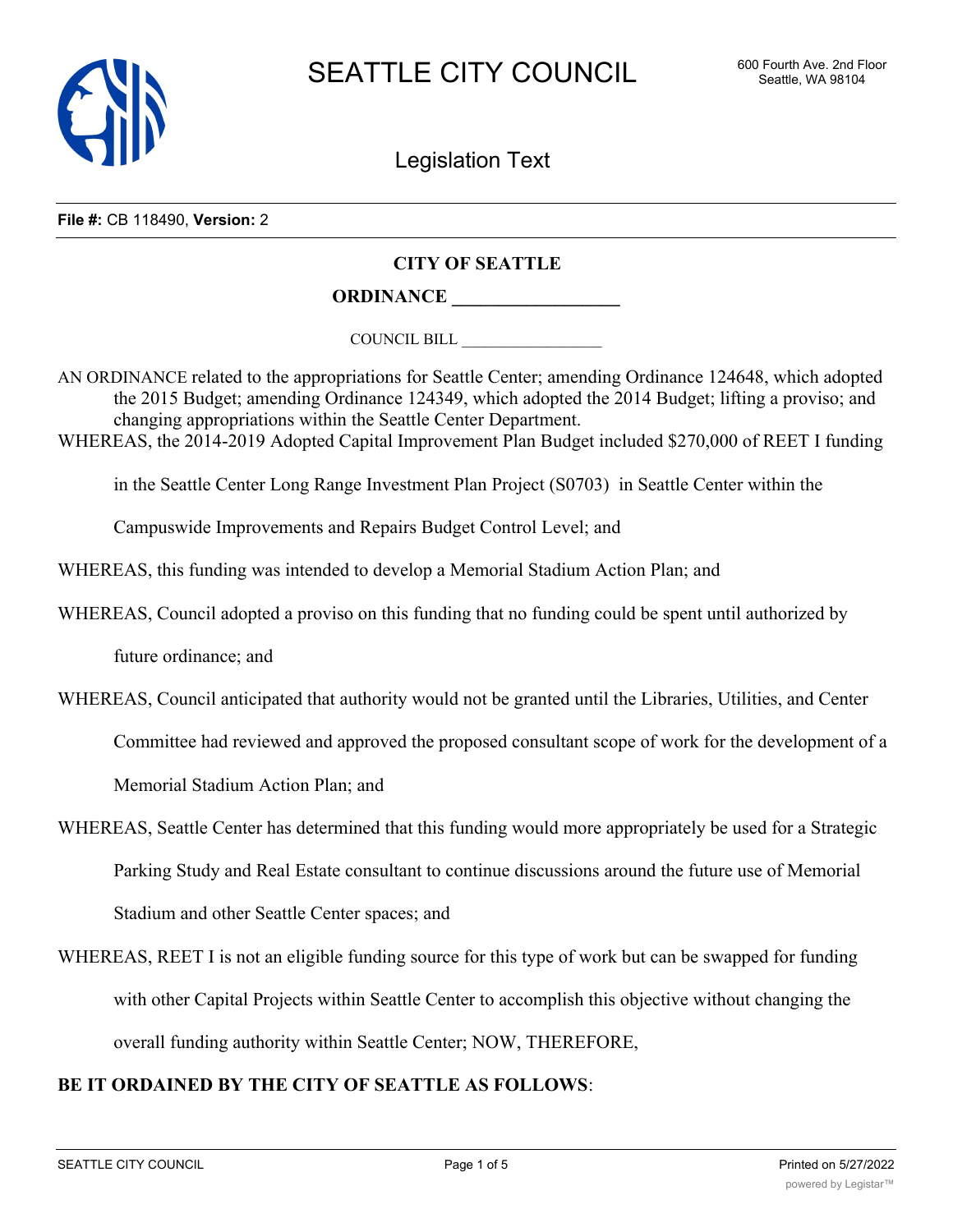#### **File #:** CB 118490, **Version:** 2

Section 1. The restrictions imposed by the following budget proviso, which limit spending on the

following items, are removed.

| <b>Item</b> | Department     | 2014 Green        | <b>Proviso</b>                  | <b>Budget Control</b> |
|-------------|----------------|-------------------|---------------------------------|-----------------------|
|             |                | <b>Sheet</b>      |                                 | Level                 |
| 1.1         | Seattle Center | $#55 - 1 - A - 1$ | None of the money               | Campuswide            |
|             |                |                   | appropriated in the 2014        | Improvements and      |
|             |                |                   | budget for Seattle Center's     | Repairs (00163-       |
|             |                |                   | Campuswide Improvements         | S03P01)               |
|             |                |                   | and Repairs BCL may be spent    |                       |
|             |                |                   | for the development of a        |                       |
|             |                |                   | <b>Memorial Stadium Action</b>  |                       |
|             |                |                   | Plan, which is funded under     |                       |
|             |                |                   | the Seattle Center Long Range   |                       |
|             |                |                   | Investment Plan project in the  |                       |
|             |                |                   | 2014-2019 Capital               |                       |
|             |                |                   | Improvement Program, Project    |                       |
|             |                |                   | ID S0703, until authorized by   |                       |
|             |                |                   | future ordinance. Council       |                       |
|             |                |                   | anticipates that such authority |                       |
|             |                |                   | will not be granted until the   |                       |
|             |                |                   | Council's Libraries, Utilities, |                       |
|             |                |                   | and Center Committee has        |                       |
|             |                |                   | reviewed and approved the       |                       |
|             |                |                   | proposed consultant scope of    |                       |
|             |                |                   | work for the development of a   |                       |
|             |                |                   | <b>Memorial Stadium Action</b>  |                       |
|             |                |                   | Plan.                           |                       |

Section 2. Funds made available will be used to retain a Real Estate consultant to continue discussions around the future use of Memorial Stadium and other Seattle Center spaces including the Northeast Campus and for a Strategic Parking Study.

Section 3. Council requests the Executive report back to the Council's Parks, Seattle Center, Libraries and Gender Pay Equity committee, or the successor Council committee with oversight of the Seattle Center, on the results of the Strategic Parking Study. The Executive is also requested at that time to advise Council on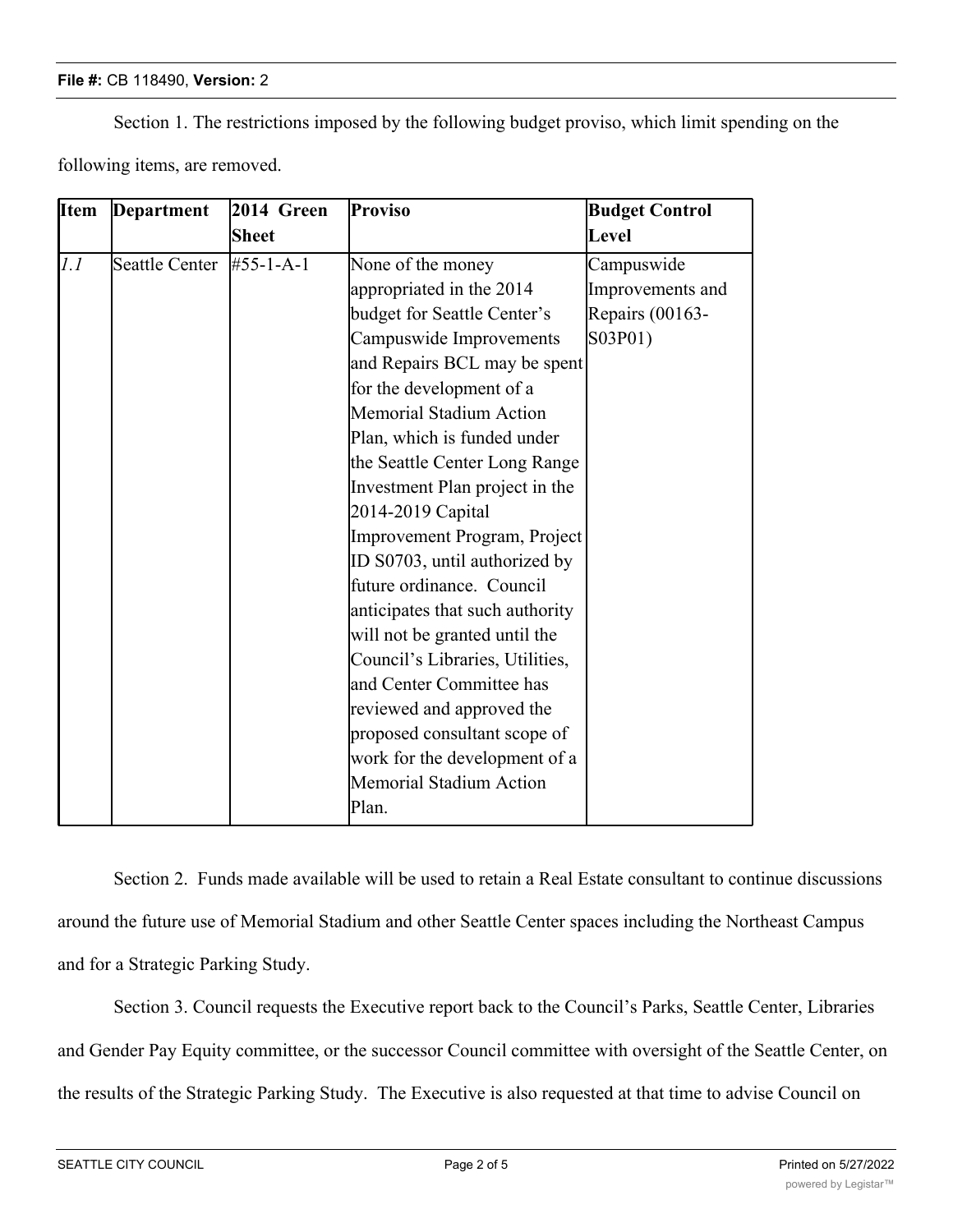#### **File #:** CB 118490, **Version:** 2

how the information and recommendations in the Strategic Parking Study may inform, enhance, and support the development of alternative transportation options including commuter connections to the Seattle Center by Sound Transit 3, King County Metro Transit, the Monorail and other modes of transportation.

 Section 4. Appropriations in the 2015 Adopted Budget and project allocations in the 2015-2020 Adopted Capital Improvement Program for the Seattle Center Department are modified as follows:

| <b>Item</b>      | Fund                                                                  | <b>Budget ControlBCL</b>                                                |                                | <b>CIP</b> Project                                         | 2015 Project                 |
|------------------|-----------------------------------------------------------------------|-------------------------------------------------------------------------|--------------------------------|------------------------------------------------------------|------------------------------|
|                  |                                                                       | Level                                                                   | <b>Appropriation</b><br>Change | Name                                                       | Allocation * (in<br>\$000's) |
| $\overline{2.1}$ | Cumulative<br>Reserve<br>Subfund -<br>REET I<br>Subaccount<br>(00163) | Campuswide<br>Improvements<br>and Repairs<br>$(00163 - S03P01)$         | \$0                            | Seattle Center<br>Long Range<br>Investment Plan<br>(S0703) | $((\$270))$<br>\$176         |
|                  |                                                                       |                                                                         |                                | Fun Forest Site<br>Restoration<br>(S0901)                  | $((\$0))$<br>\$94            |
| 2.2              | KeyArena<br>Settlement<br>Proceeds                                    | Campuswide<br>Improvements<br>and Repairs<br>Fund (00138)(00138-S03P01) | $\overline{\$0}$               | Fun Forest Site<br>Restoration<br>(S0901)                  | ((94))<br>\$0                |
|                  |                                                                       |                                                                         |                                | Seattle Center<br>Long Range<br>Investment Plan<br>(S0703) | $((\$0))$<br>\$94            |
| Net Change       |                                                                       |                                                                         | \$0                            |                                                            | \$0                          |

\*Includes carryforward from 2014 as approved by Subsection 1.d of the 2015 Adopted Budget Ordinance

124648.

Section 5. Appropriations in the 2015 Adopted Budget and project allocations in the 2015-2020

Adopted Capital Improvement Program for the Seattle Center Department are modified as follows:

| <b>Item</b> | Fund | <b>Budget Control BCL</b> |               | <b>CIP</b> Project | 2015 Project     |
|-------------|------|---------------------------|---------------|--------------------|------------------|
|             |      | Level                     | Appropriation | <b>Name</b>        | Allocation * (in |
|             |      |                           | Change        |                    | \$000's)         |

<u>Improvements</u>

<u>Long Range Range Range Range</u>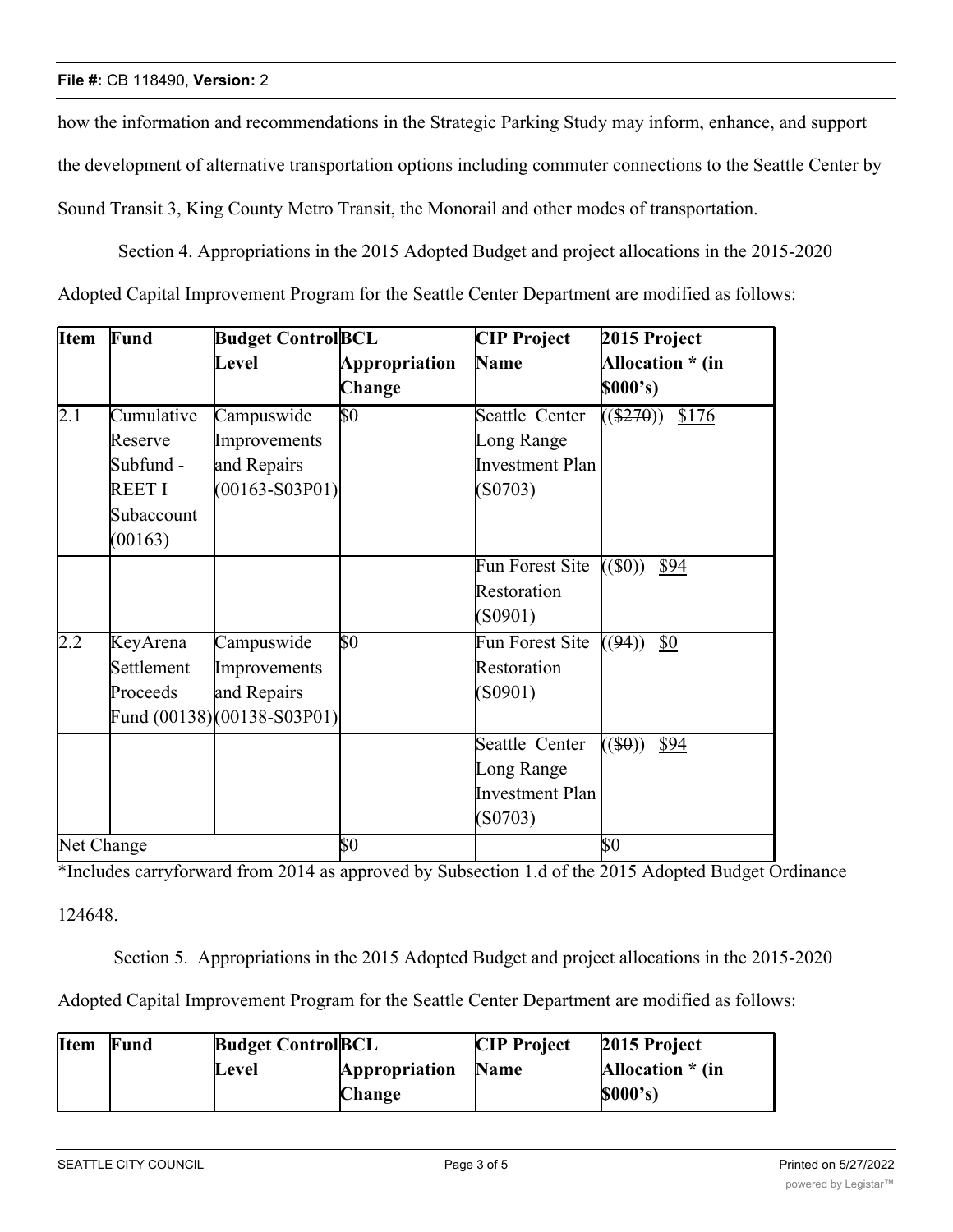# **File #: CB 118490, Version: 2**

| $\overline{3.1}$ | Cumulative<br>Reserve<br>Subfund -<br>REET I<br>Subaccount<br>(00163) | Campuswide<br>Improvements<br>and Repairs<br>$(00163 - S03P01)$ | \$176,217             | Seattle Center<br>Long Range<br>Investment Plan<br>(S0703) | $((176))$ \$0     |
|------------------|-----------------------------------------------------------------------|-----------------------------------------------------------------|-----------------------|------------------------------------------------------------|-------------------|
|                  |                                                                       | KeyArena<br>$(00163 - S03P04)$                                  | \$176,217             | KeyArena<br>Improvements<br>and Repairs<br>(S9901)         | $($ \$663)) \$839 |
| 3.2              | KeyArena<br>Settlement<br>Proceeds<br>Fund (00138)                    | KeyArena<br>$(00163 - S03P04)$                                  | $\overline{$176,217}$ | KeyArena<br>Improvements<br>and Repairs<br>(S9901)         | $($ \$213)) \$37  |
|                  |                                                                       | Campuswide<br>Improvements<br>and Repairs<br>$(00163 - S03P01)$ | \$176,217             | Seattle Center<br>Long Range<br>Investment Plan<br>(S0703) | $((\$94))$ \$270  |
| Net Change       |                                                                       |                                                                 | \$0                   |                                                            | $\sqrt{50}$       |

**Appropriation**

**Name**

**Allocation \* (in**

**\$000's)**

**Change**

\*Includes carryforward from 2014 as approved by Subsection 1.d of the 2015 Adopted Budget Ordinance 124648.

Section 6. This ordinance shall take effect and be in force 30 days after its approval by the Mayor, but if

not approved and returned by the Mayor within ten days after presentation, it shall take effect as provided by

Seattle Municipal Code Section 1.04.020.

Passed by the City Council the \_\_\_\_\_ day of \_\_\_\_\_\_\_\_\_\_\_\_\_\_\_\_\_\_\_\_\_\_\_, 2015, and

signed by me in open session in authentication of its passage this

 $\frac{1}{2015}$  day of  $\frac{1}{2015}$